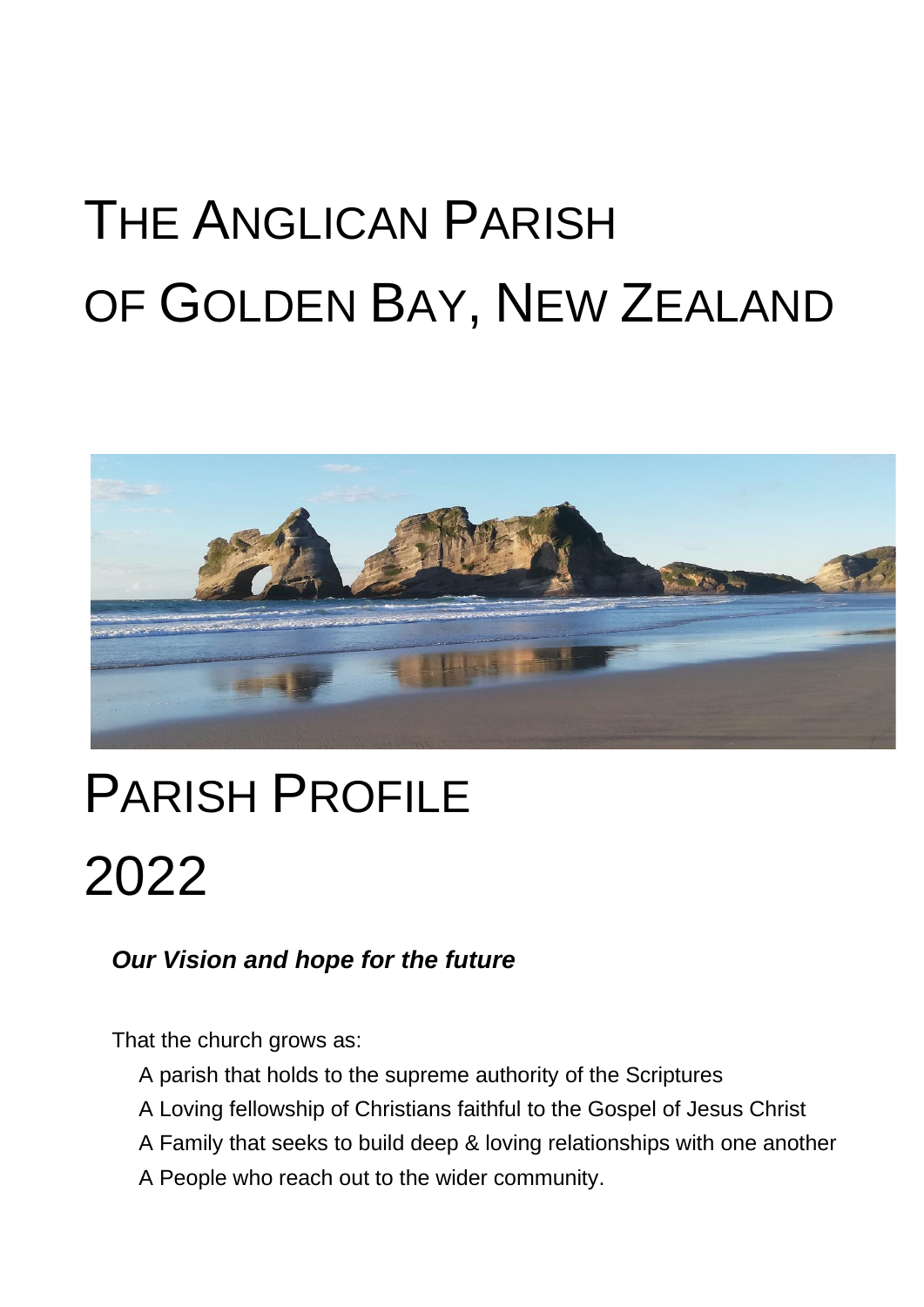#### *Specific points of action for the future are to:*

- o Develop ways to build greater connection with the community
- o Develop ministries that provide steps towards faith, outside of current worship services
- o Further develop children's ministry.

## *Our Strengths*

- o A close-knit church family who support each other
- o Valued children's ministry (some from non-church families)
- o Valued senior's ministry (in the church and community)
- o Valued ministry to visitors attending our services
- o Active home groups
- o Active prayer groups
- o Support provided (financial and prayer) for our mission partners
- o Upgraded sound equipment and laptops at each church
- o Faithful and committed giving from parishioners.

#### *Weaknesses Within the Parish*

- o Small in numbers, and particularly a small "core" group carrying out the necessary tasks to run the parish
- o Some theological differences, which can produce tension around certain issues
- o A degree of physical isolation from the rest of the deanery/diocese.

#### *Particular Challenges for our Parish*

- o Our current congregations are aging and have been declining to a degree more recently
- o Golden Bay is home to and attracts a large number of spiritually seeking people, and includes many attracted to Buddhism and new age spirituality – it is a challenging place to make inroads for Christ
- $\circ$  A particular challenge is to meet the needs of existing church members, while also finding new ways to interact/evangelise in the wider community, with a small "core" team
- o Leadership of children's/youth ministry
- o How to effectively "link in" with other Christian churches in Golden Bay.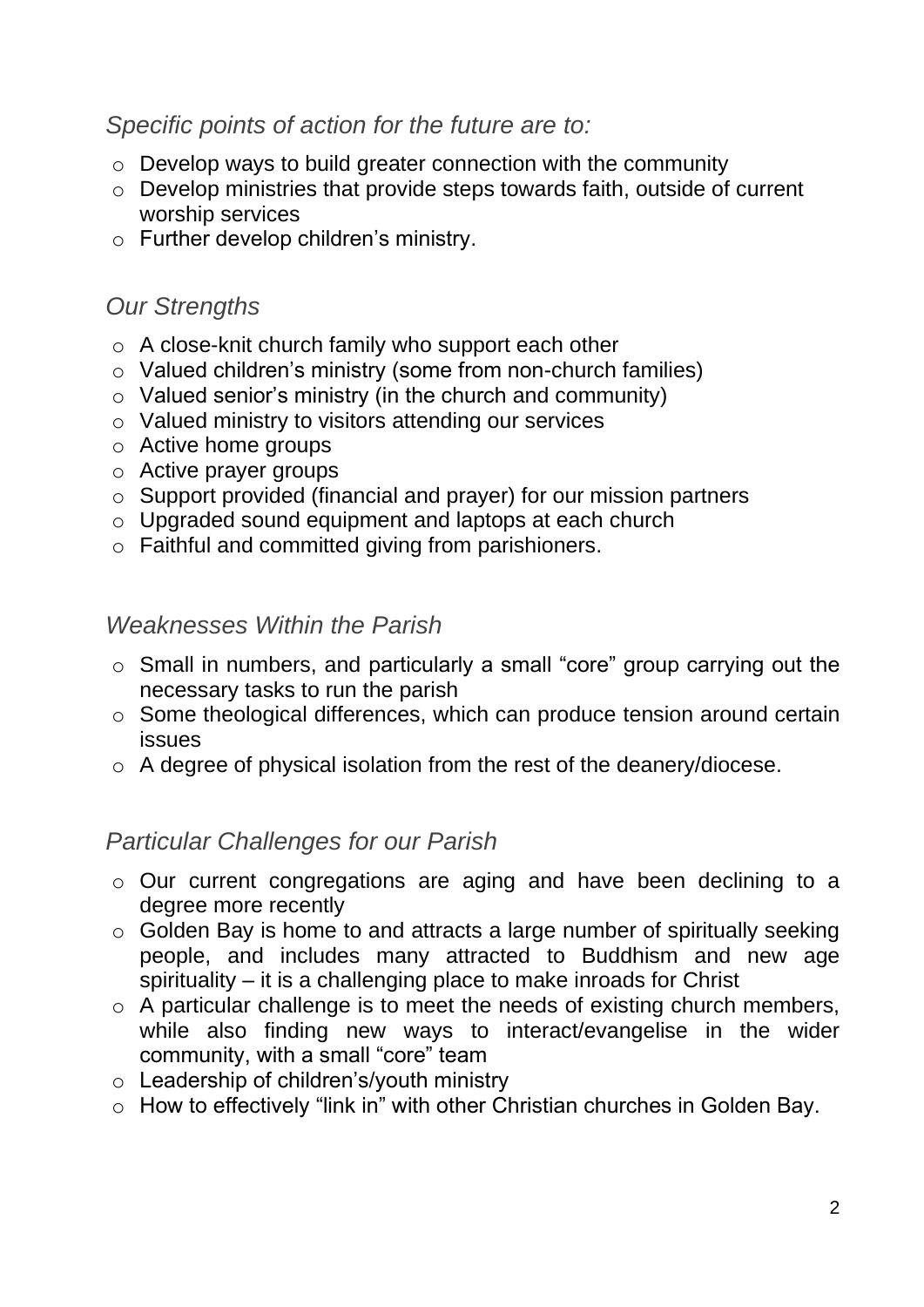## THE DISTRICT OF GOLDEN BAY

Golden Bay is situated on the north western tip of the South Island of NZ, and is part of the Tasman District within the Nelson Province, 1½ hr drive from Nelson City. The only road to the area surmounts the Takaka Hill which gives panoramic views of both the Tasman Bay and the Takaka Valley. It is a unique area, being surrounded by mountains, two national parks (Abel Tasman and Kahurangi) and the sea.



The district is made up of two valleys, Takaka and Aorere with a population of 5,000. The township of Takaka is the shopping centre of a busy dairy farming community, with its own large supermarket, Fonterra milk treatment plant, and building supplies. To the north-east of the township lies Pohara Beach, Ligar Bay, Tata Beach and exquisite Totaranui, all very popular spots in the summer months, offering long sandy beaches, safe swimming, boating and fishing facilities.



**Takaka** is the main township (pop. 1,335) and provides a range of shops to meet most needs, including a library, postal service, banking services and Nelson Building Society, restaurants and cafes, a picture theatre, museum, and a range of holiday accommodation to suit all tastes. The Bay has a wide range of galleries, artists and sculptors who display and sell their work. A large recreation park provides sports fields, squash and tennis courts.

To meet medical needs the community has a dental practice, a Community Health Centre comprising of maternity, general medical ward, rest home for elderly with continuing hospital level care, physiotherapy room, and a doctors suite serving the doctors, nurse practitioner, and district nurses. The area is served by a Volunteer St John Ambulance service. Takaka also has a Mental Health Unit run by professional staff as well as a Residential Mental Health Facility catering for patients from around the Nelson province.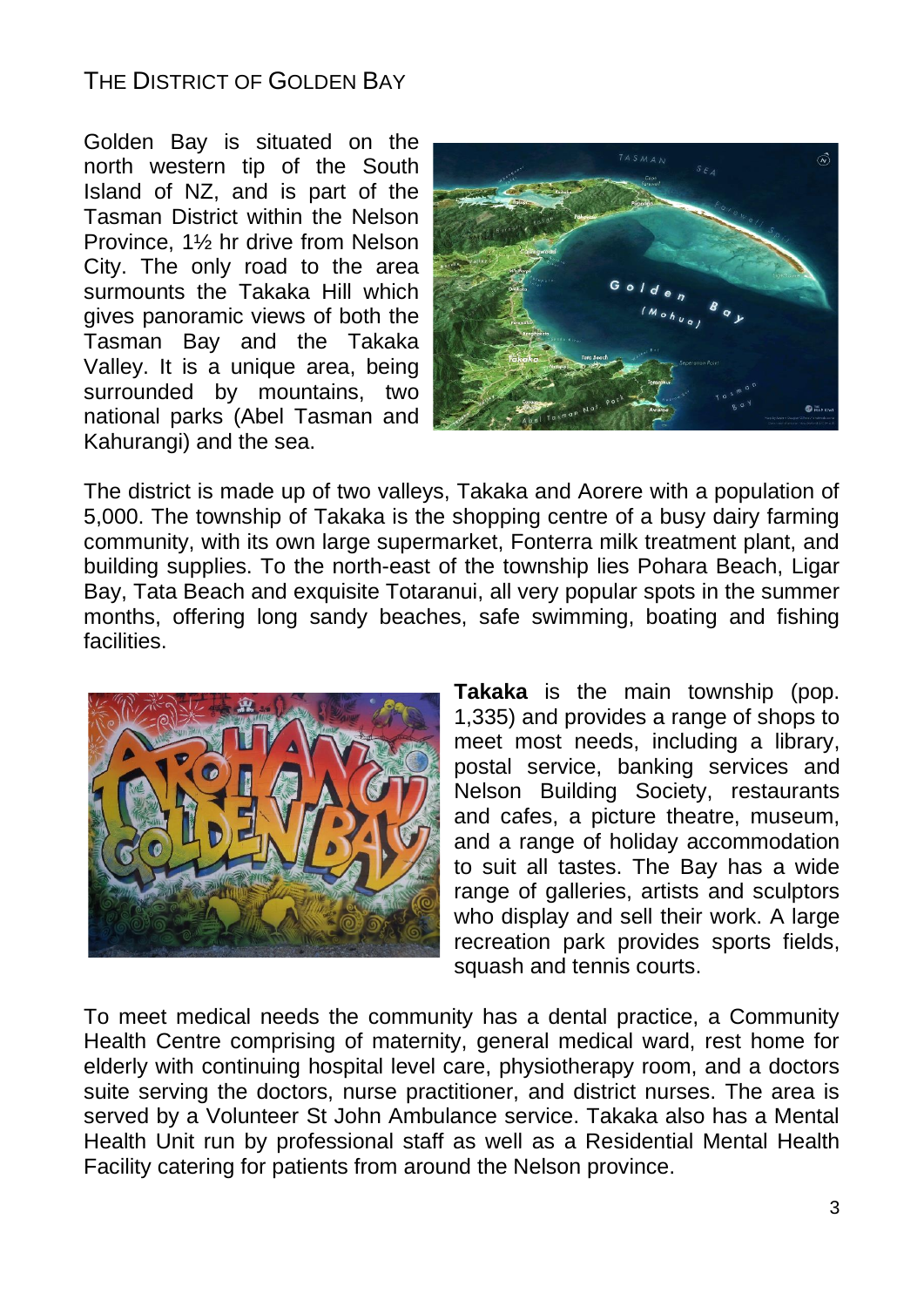Takaka has three primary schools, and a high school (Years 7-13), as well as various early childhood education centres.



Overlooking the Aorere Estuary is the township of Collingwood (pop. 235), a half hour drive from Takaka which services a farming community and the tourist industry. It has an area school (Years 1-13), and Playcentre.

**Collingwood** provides the gateway to the famous Heaphy Track and excursions along the Farewell Sand Spit, as well as numerous tramping tracks and popular beaches. From Collingwood, the road northwest takes you to the expansive Wharariki Beach and the Westhaven inlet.

Golden Bay is blessed with a temperate climate and provides employment in the service industries, farming, building and tourism. The constant stream of visitors triples the population during the summer period. It is a thriving community with many cultures and beliefs, providing an exciting and challenging mission for the Church.

#### THE PARISH OF GOLDEN BAY

#### *A Brief History*

The Parish of Golden Bay was formed in 1970, when the Parish of Collingwood and the Parish of Takaka were amalgamated. Both former parishes were created about 1880 and had full-time ministry provided.

The Parish is part of the Diocese of Nelson, and receives oversight from the Bishop of Nelson, Bishop Stephen Maina Mwangi (Bishop Steve), elected and ordained as the 11th Bishop of Nelson in March 2019. It also falls within the boundaries of the Waimea Regional Deanery where six parishes seek to encourage and support one another's ministries. Furthermore, Nelson Diocese is the home of Bishopdale Theological College, which periodically provides theological training seminars in the parish, as well as an opportunity for deeper study to those interested.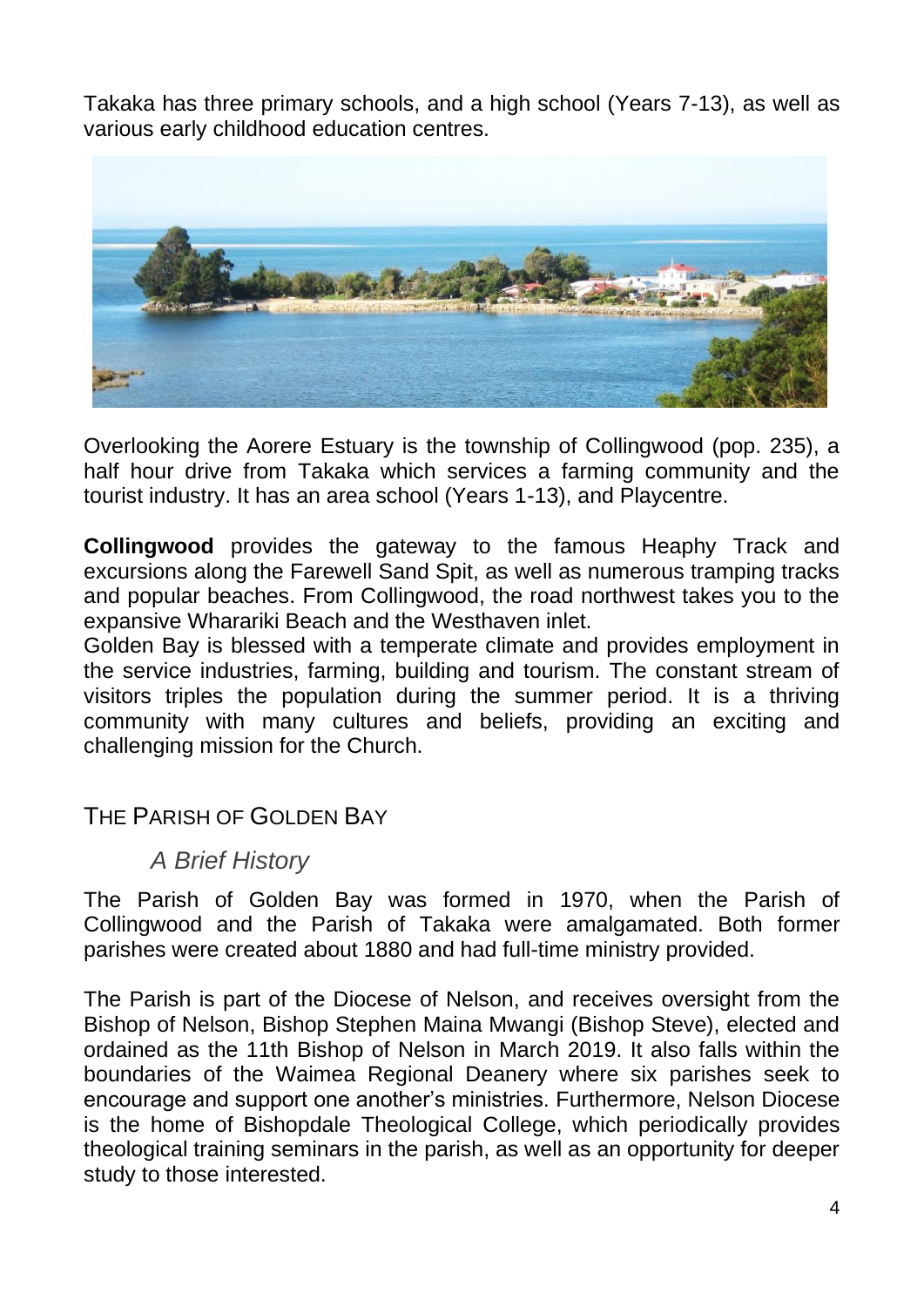## *The Church of the Epiphany, Takaka*

The Church of the Epiphany is situated in the town's main street. It was built in



1884 and the original interior timbers remain. The building is of a traditional layout and seats approximately 80 persons. Adjacent to the church is a lounge used for small meetings with facilities for making tea and coffee and a play area for children.

The parish office is also sited there.

The Parish Lounge opens out onto an expansive wooden deck which leads to a refurbished Parish Hall with a

well-equipped kitchen, toilet and store room. Adjacent to the deck is a grassed play area for children, with swing. The hall is used by various groups from within the community, ranging from Tea and Talk (twice a month) for seniors in the community, to Mental Health craft groups to Rural Women groups and more. The car park behind the church hall provides for about 20 vehicles.

The parish owns a section of land adjoining the car park – presently leased to a local scaffolding business - and also a building beside it which is leased to a local accounting firm.

Services are held each Sunday at 10am with a congregation of approximately 20, with the majority in the middle to older age group. Services are familyfocused with Holy Communion celebrated first and third Sundays. A small Sunday School operates fortnightly with children in church on alternate Sundays. Morning tea and fellowship follow all Sunday services.

#### *St Cuthbert's, Collingwood*



St Cuthbert's, Colling-wood, built in 1873, is the oldest building in the area, much of the town having burnt to the ground on several occasions. It seats approximately 50 people. Services are held regularly at 5pm every Sunday, preceded by fellowship and afternoon tea (from 4.45pm). The congregation numbers approximately 20 persons. The Church Hall is available for community use, and church

functions. It includes a small, carpeted lounge with kitchen facilities, suitable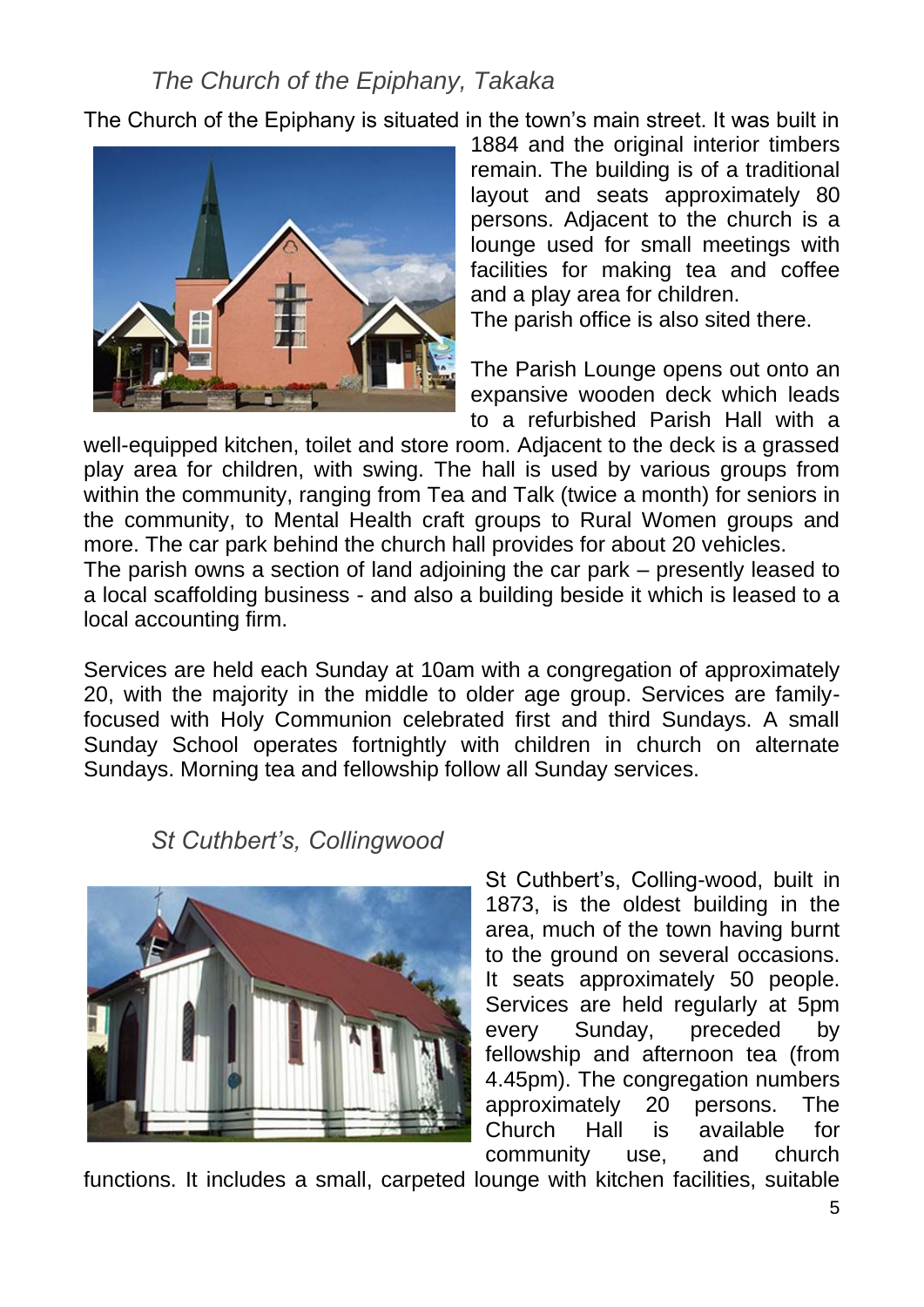for smaller groups and Sunday School. A Sunday School consisting of an average of around half a dozen children meets in the hall during the service each week in term time.

The Kahurangi Christian Church fellowship regularly utilise the Sunday School hall on Sunday mornings.

During normal summer months, Sunday service numbers in both congregations rise dramatically due to the large numbers of visitors to the district, and it is not uncommon to double.

#### *Services of Worship*

All services of worship include strong biblical teaching which has a long tradition in the parish. Our services reflect the liturgical style common in the Anglican Church but incorporates informality and diversity in content. Music is provided in both churches. Collingwood and Takaka both have an electronic digital organ to enhance the services. Both traditional hymns are used along with reflective songs and choruses. A sound system ensures clarity of sound at Epiphany, services are also relayed into the lounge so overflow congregations, or parents with toddlers, can hear the services. Collingwood has recently been setup with a portable speaker. Both Churches have data projectors installed eliminating the need for books.

Services in Takaka are led by a team of worship leaders drawn from the congregation. In Collingwood the vicar leads the service three Sundays a month. At both churches a number of individuals, young and old, share in readings, leading intercessions and ministering at Holy Communion. Opportunity for personal prayer ministry is available at the conclusion of each service.

Occasional outdoor services have been held at Patons Rock, followed by a parish picnic and fun activities. Also, a regular annual "Beach Picnic" is held at Pakawau, with folk from St Cuthbert's and others from the community.

On 5th Sundays Takaka congregation is often joined by members of the Takaka Presbyterian Church. From



time-to-time combined services with both Collingwood and Takaka congregations are held. At Christmas and Easter the parish is involved in combined church activities with the other Christian churches in the Bay.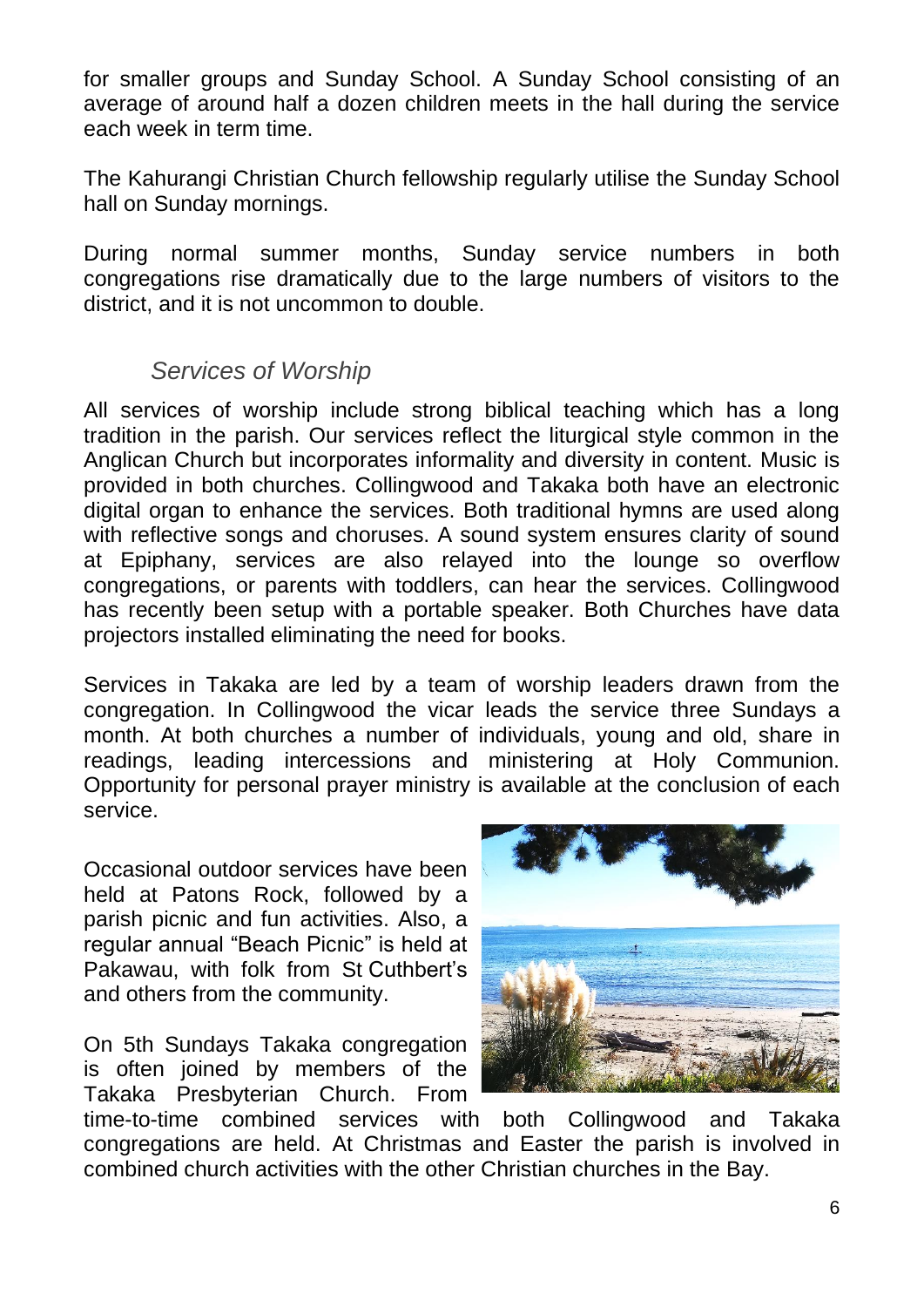## *Home Groups*

Home groups play an important role in the life of the parish, at present there are three held in the day-time and evenings. These are seen as the growth points of our church, where we build deep relationships, learn to pray for each other, learn from the Scriptures and apply the Word of God to ministry within the community. Within these groups, various courses have been run over recent years, including Long Story Short, as well as a wide range of Bible study material.

#### *Mission Partners*

Our current mission partners include Greg and Rosie Blok with Wickliffe Bible Translators in Thailand and Jonny and Glenys Watson with MAF in PNG. The parish also gives a regular amount to the work of the Anglican Missions Board.

#### *Vicarage*



The parish has a purposebuilt vicarage, which will be provided for the use of the new vicar. Built in 2011, with four bedrooms, it is comfortable, wellappointed and on a goodsized section 2 kms of Takaka.



#### *Finances*

Financially the parish is meeting its commitments at the present time. We hope to continue to be able to do so, but we are aware that, with a small congregation, the loss of even one generous giver can have a significant effect. We are fortunate to have two stable leases of land and a building providing funds which contribute towards maintaining ministry.

#### *General*

Our Parish employs a part-time elder care co-ordinator who provides support services for elderly people of our parish and within our community. This position is funded with help from the OPMF (Older Persons Ministry Fund) - a Diocesan fund currently available to parishes.

An ICONZ group for boys has recently commenced based near Takaka. This group is run collaboratively by three men from different church groups in the